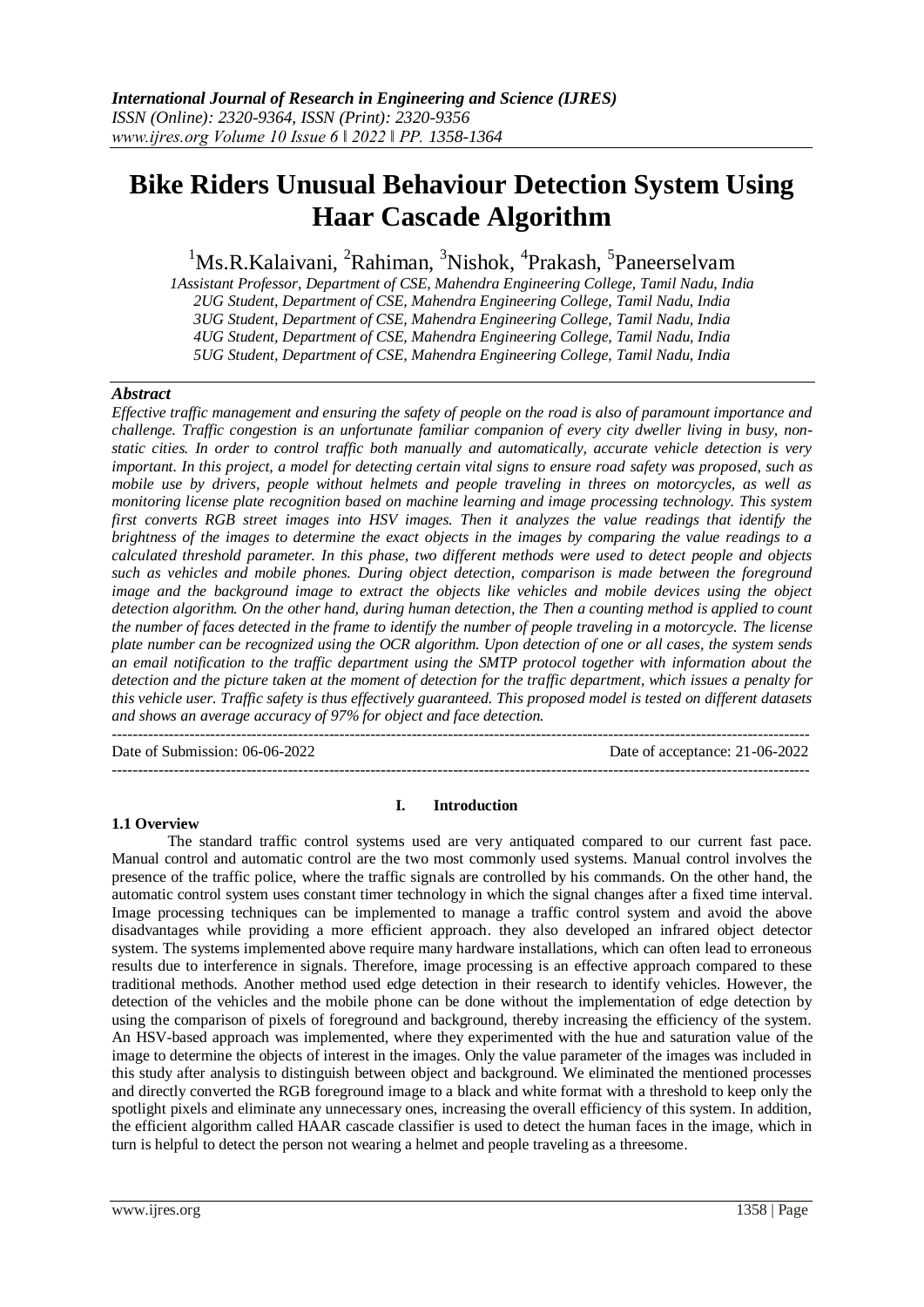# **1.2 Objective**

The main goal of this project is to ensure road safety and traffic management in an effective way using artificial intelligence.

Implement real-time roadway monitoring in an autonomous way using image processing techniques.

Detection of people not wearing a helmet, people traveling as a three-wheeler, mobile use by the driver and also recognizes the vehicle license plate number and sends it to the relevant authority via email notification at the right time.

#### **Proposed System**

In this proposed work, we tend to implement three detection mechanisms to ensure public and driver safety on roads.

Using machine learning and video analytics, the driver using a cell phone that causes distracted driving can be detected using RGB conversion and object detection algorithms. Also, in this system, people riding motorcycles in triples are detected using a hair cascade algorithm, which first detects the presence of faces and then counts the number of faces in the frame.

When it reaches 3 or more, the intimacy is sent. In addition, this system uses the same facial recognition technique, even when it detects and identifies drivers who are not wearing a helmet and then captures their image, which is then sent to the necessary department to avoid future consequences.

The license plate number is also recognized using the OCR algorithm and sent to the email notification.

In this system, the SMTP protocol is used to mail the captured information along with the captured image immediately after the capture of one of the four parameters mentioned above has taken place, and the penalty is levied on that vehicle user.

#### **System Architecture**



**Figure 1. Architecture design of the proposed system**

#### **II. Methodology**

This section presents the proposed approach for real-time detection of motorcyclists without a helmet, which works in two phases. In the first phase we recognize a motorcyclist in the video image. In the second phase, we locate the motorcyclist's head and determine whether the rider is wearing a helmet or not, whether the rider is using a mobile phone while driving, and whether the rider is traveling with tricycles. To reduce false predictions, we consolidate the results from consecutive frames for the final prediction.

#### **Haar Cascade Algorithm**

Haar Cascade Detection is one of the oldest yet most powerful face detection algorithm invented. It's been around long before deep learning became famous. Haar features were not only used to detect faces, but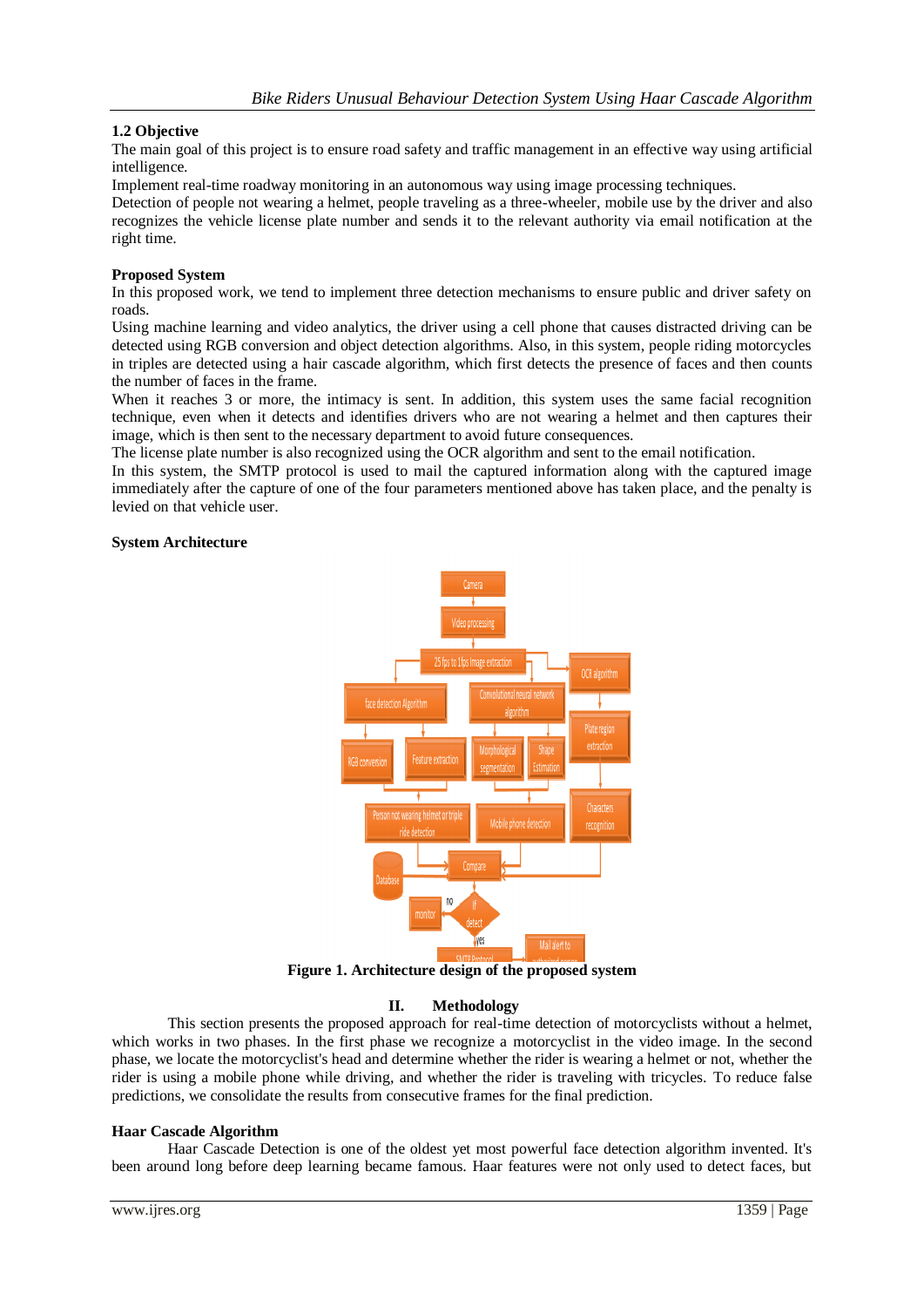also for eyes, lips, license plates, etc. The models are stored on GitHub and we can access them using OpenCV methods.

#### **Vehicle Detection**

Image processing is the study of any algorithm that takes an image as input and returns an image as output. Image processing is any form of signal processing for which the input is an image, such as a photograph or video frame; the output of image processing may be either an image or a set of characteristics or parameters related to the image.

#### **Morphological Operations**

Local pixel transformations to handle area shapes most commonly used with binary images. Logical transformations based on comparing pixel neighborhoods to a pattern. While point and neighborhood operations are generally designed to modify an image appearance for visual reasoning, morphological operations have been used to understand an image's structure or shape.

#### **Thresholding**

Thresholding is the simplest method of image segmentation. From a grayscale image, thresholding can be used to create binary images. Image thresholding is a simple, yet effective, way of partitioning an image into a foreground and background.





Original image After thresholding image **Figure 2. Thresholding image**

#### **Ocr Algorithm**

OCR (Optical Character Recognition) is the technique that identifies printed or handwritten characters. First, the coloured images are converted to gray for easier processing. Noise in the image is removed by performing operations such as erosion and dilation. The license plate is localized and divided into blocks for character recognition.



#### **DETECTION MODULE**

In this module, using the haar cascade classifier algorithm, the rider who does not wear a helmet and people who ride triples on motorcycles are detected using the face recognition technique. And by using the CNN algorithm for object recognition, drivers using mobile phones and vehicle license plates are recognized effectively and with high precision using the OCR algorithm.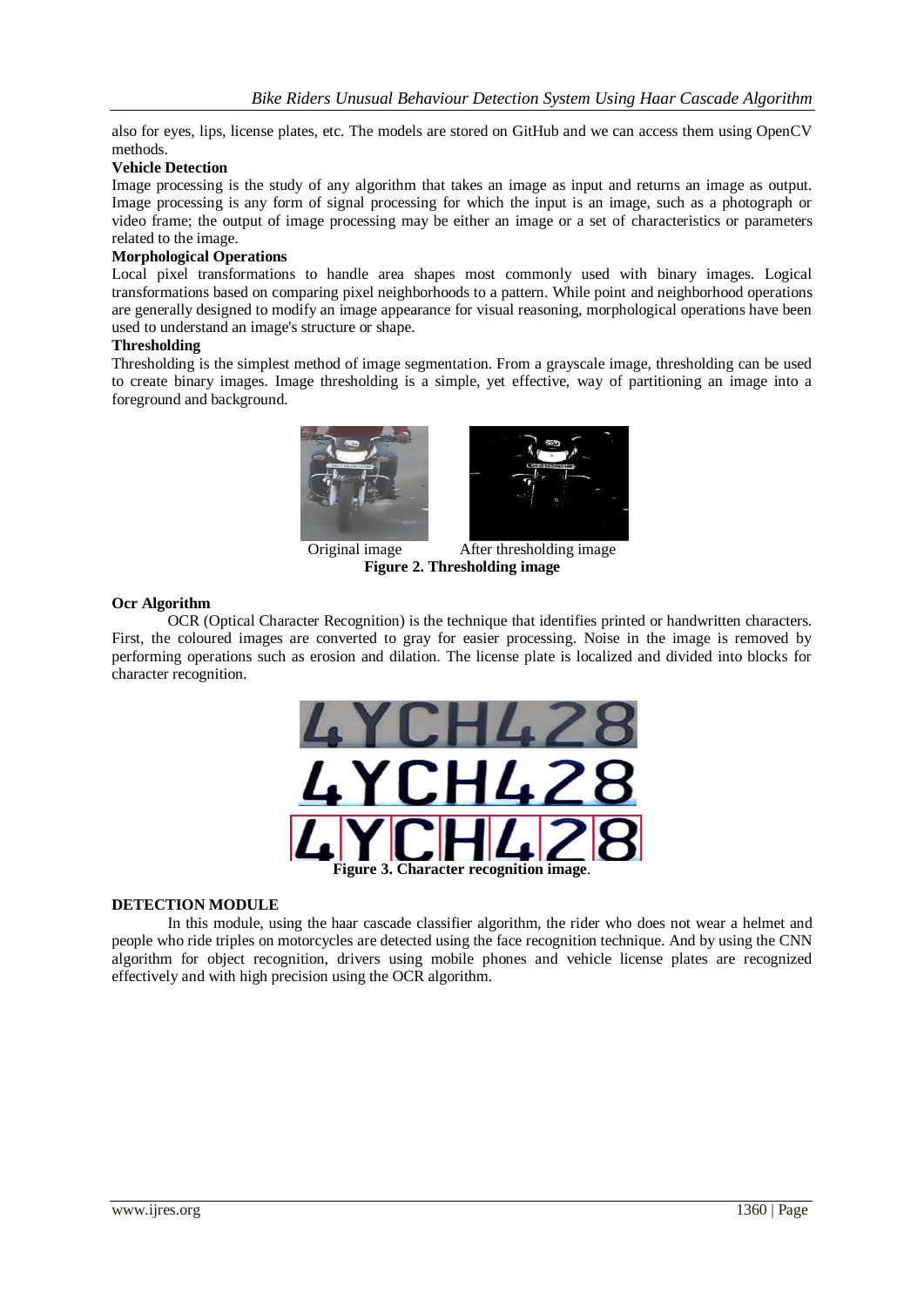

**Figure 4. Mobile Usage and without Helmet detection**



**Figure 5. Triples riding detection**

# **1.Face detection**

In this module, the HAAR cascade classifier is used to detect the presence of faces in the frames using the face detection algorithm. It uses a feature extraction technique to perform face recognition to identify the human face in the image frame.

# **2.Object detection**

In this module, a specific CNN algorithm is used to detect the objects of interest (here mobile phones and vehicles) by implementing morphological segmentation and shape estimation techniques in the input images. Background subtraction is effectively used to eliminate unnecessary objects in the image.

# **SMTP MODULE**

In this module, the warning email is sent to the concerned authority using the SMTP protocol after a parameter is detected. SMTP protocol is used to email the detected information along with the captured image right after detection and Penalty is charged for that vehicle user.



**Figure 6. Number plate recognition**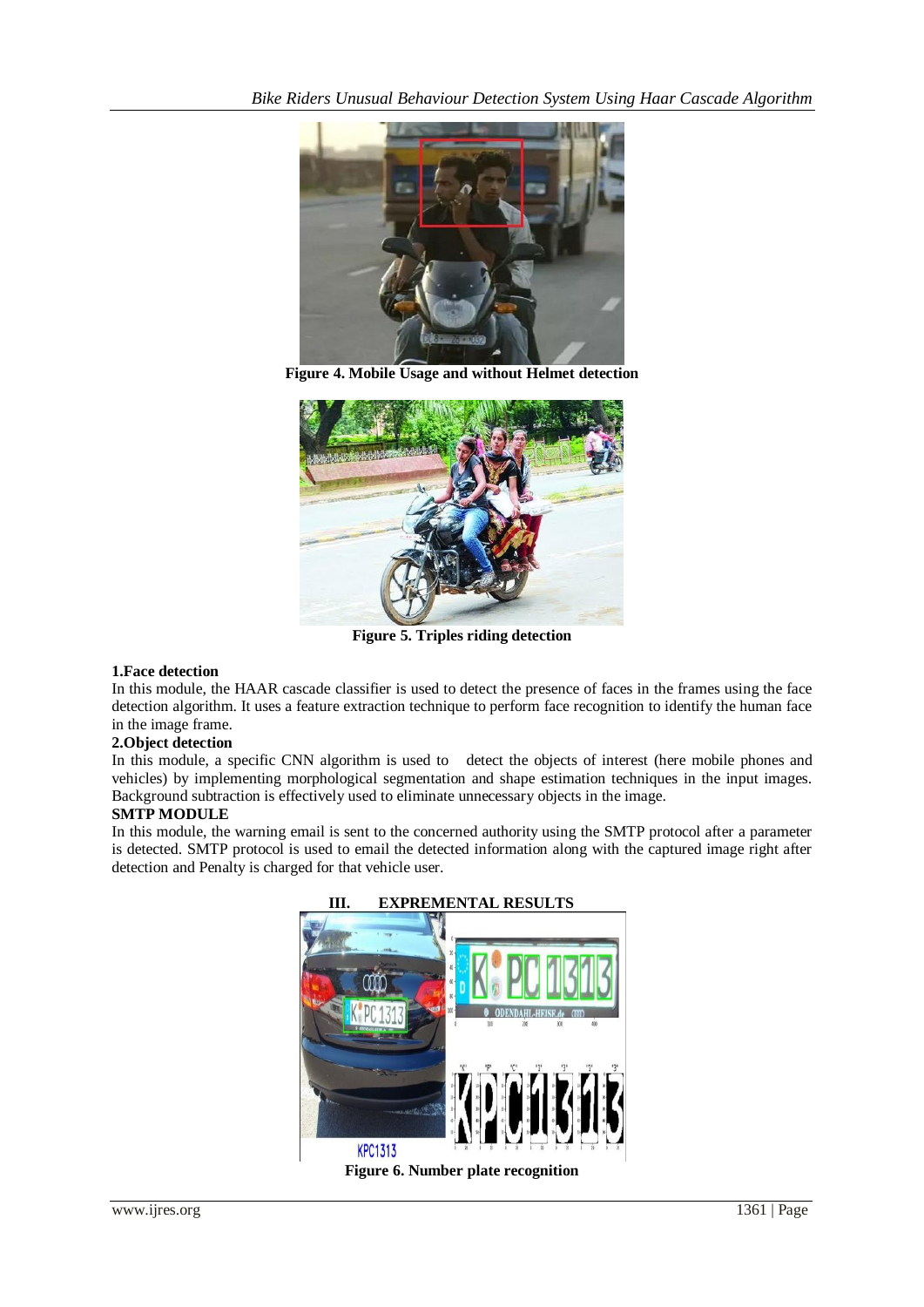

# USAGE OF MOBILE DETECTED



# **Figure 7. Alert mail for usage of mobile detection**



**Figure 8. Alert mail for person without helmet detected**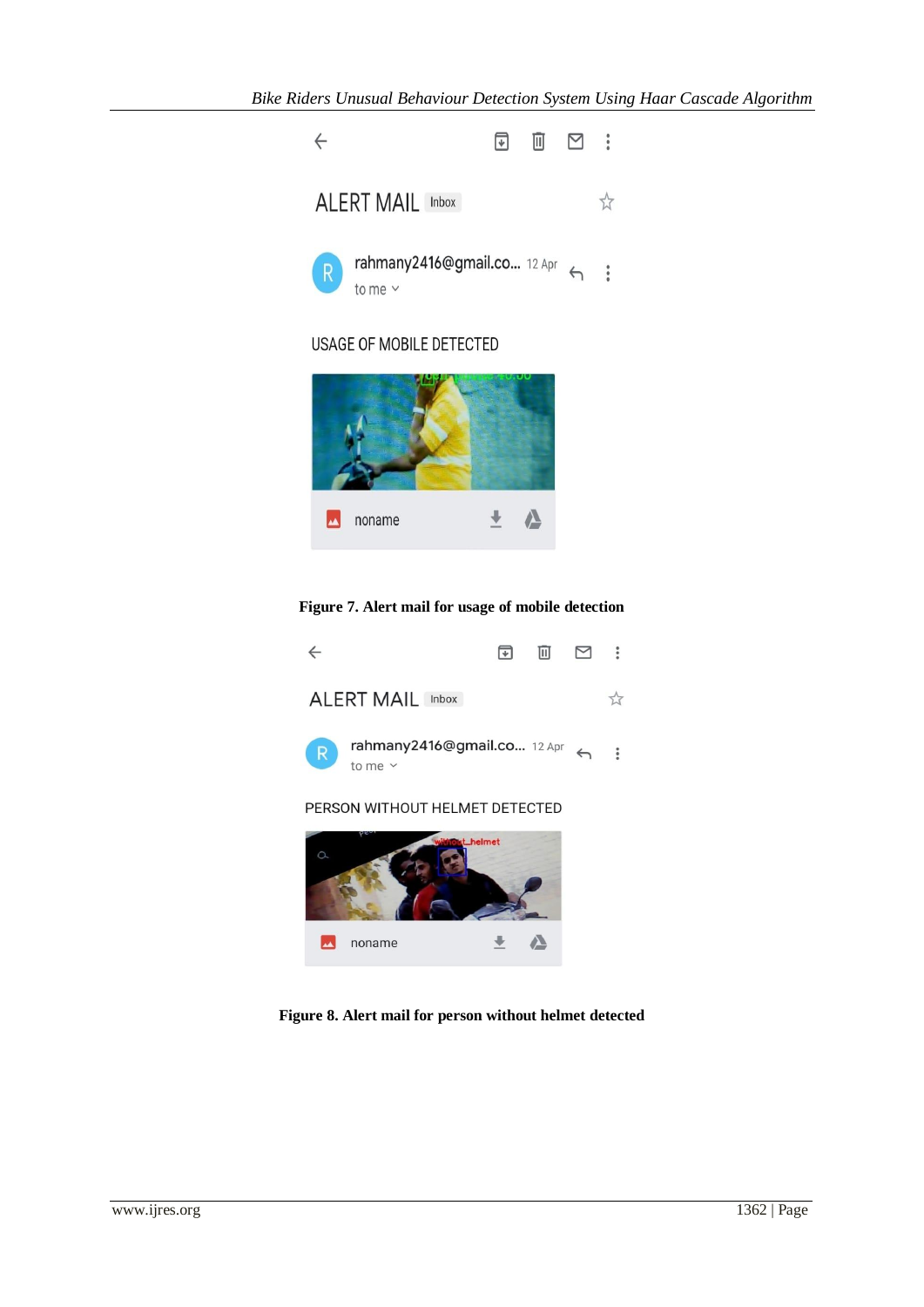

**Figure 9. Alert mail for triples in bike detected**



**Figure 10. Alert mail for suspected vehicle detected**

# **IV. CONCLUSION**

This project presented an algorithm that allows to extract features of an image to detect mobile phone usage by drivers in a car and a vehicle parked in a no-parking area. Usually the system has mobile detection or parking management. But our approach integrates both applications. Also, it includes detection of riders not wearing a helmet and triple rides in motorcycles using the HAAR cascade classification algorithm and license plate recognition using the OCR algorithm. Our technique showed better results in performance with the integration of four important detection parameters that play a crucial role in ensuring road safety and traffic management.

#### **REFERENCE**

- [1]. M. Fathy a, M.Y. Siyal b "An image detection technique based on morphological edge detection and background differencing for real-time traffic analysis". Pattern Recognition Letters 16 (2017) 1321-1330
- [2]. Pejman Niksaz "Automatic traffic estimation using image Processing" International Journal of Signal Processing, Image Processing and Pattern Recognition Vol. 5, No. 4, December, 2017